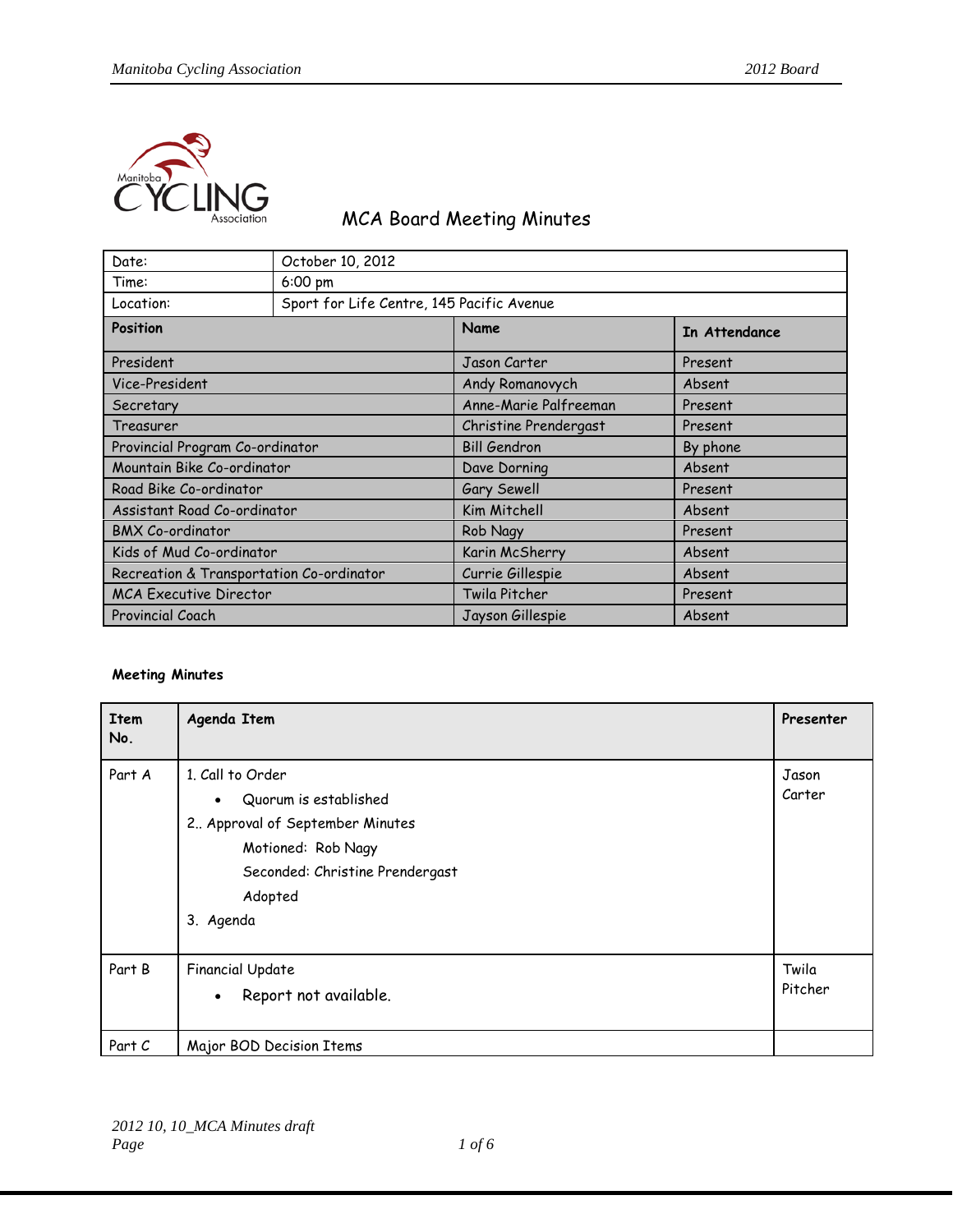|        | 1.0: AGM and Awards Banquet                                                                                                                                                                                                                                                                                               |                          |  |
|--------|---------------------------------------------------------------------------------------------------------------------------------------------------------------------------------------------------------------------------------------------------------------------------------------------------------------------------|--------------------------|--|
|        | <b>Actions:</b>                                                                                                                                                                                                                                                                                                           |                          |  |
|        | Twilla and Jason to re-work the AGM presentation and send out to<br>$\bullet$<br>committee members.                                                                                                                                                                                                                       |                          |  |
|        | Volunteers required for AGM prep. Please sign up.<br>$\bullet$                                                                                                                                                                                                                                                            |                          |  |
|        | Nominations for awards close on October 12 <sup>th</sup> . Twilla will forward to<br>$\bullet$<br>discipline chairs by October 15. Winner's names back to Twilla by October<br>22.<br>Jason Carter will develop a motion with regards to the change in auditors<br>that will be presented at the AGM.<br>Recommendations: |                          |  |
|        |                                                                                                                                                                                                                                                                                                                           |                          |  |
|        |                                                                                                                                                                                                                                                                                                                           |                          |  |
|        | The committee recommends that at the Awards Banquet, certificates be given<br>$\bullet$<br>to Cup Winners. The jerseys will be ordered after the banquet with proper<br>sizing.                                                                                                                                           |                          |  |
|        | 2.0: Provincial Coach Contract                                                                                                                                                                                                                                                                                            |                          |  |
|        | A discussion and review of the proposed provincial coach contract took place.<br>Motion to direct the MCA administration to enter in contract discussion with Jayson<br>Gillespie.<br>Proposed: Christine Prendergast                                                                                                     | Jason<br>Carter          |  |
|        | Seconded: Gary Sewell                                                                                                                                                                                                                                                                                                     |                          |  |
| Part E | Approved.<br>Reports<br>Reports were not reviewed                                                                                                                                                                                                                                                                         | All                      |  |
|        | Action Items (old business). Done when reviewing last month minutes.                                                                                                                                                                                                                                                      | Anne-Marie<br>Palfreeman |  |
|        | Next Meeting -                                                                                                                                                                                                                                                                                                            | Jason                    |  |
|        | November 8, 2012                                                                                                                                                                                                                                                                                                          |                          |  |
|        | Motion - Rob Nagy                                                                                                                                                                                                                                                                                                         |                          |  |
|        | Seconded - Christine Prendergast                                                                                                                                                                                                                                                                                          |                          |  |
|        | Carried.                                                                                                                                                                                                                                                                                                                  |                          |  |
|        |                                                                                                                                                                                                                                                                                                                           |                          |  |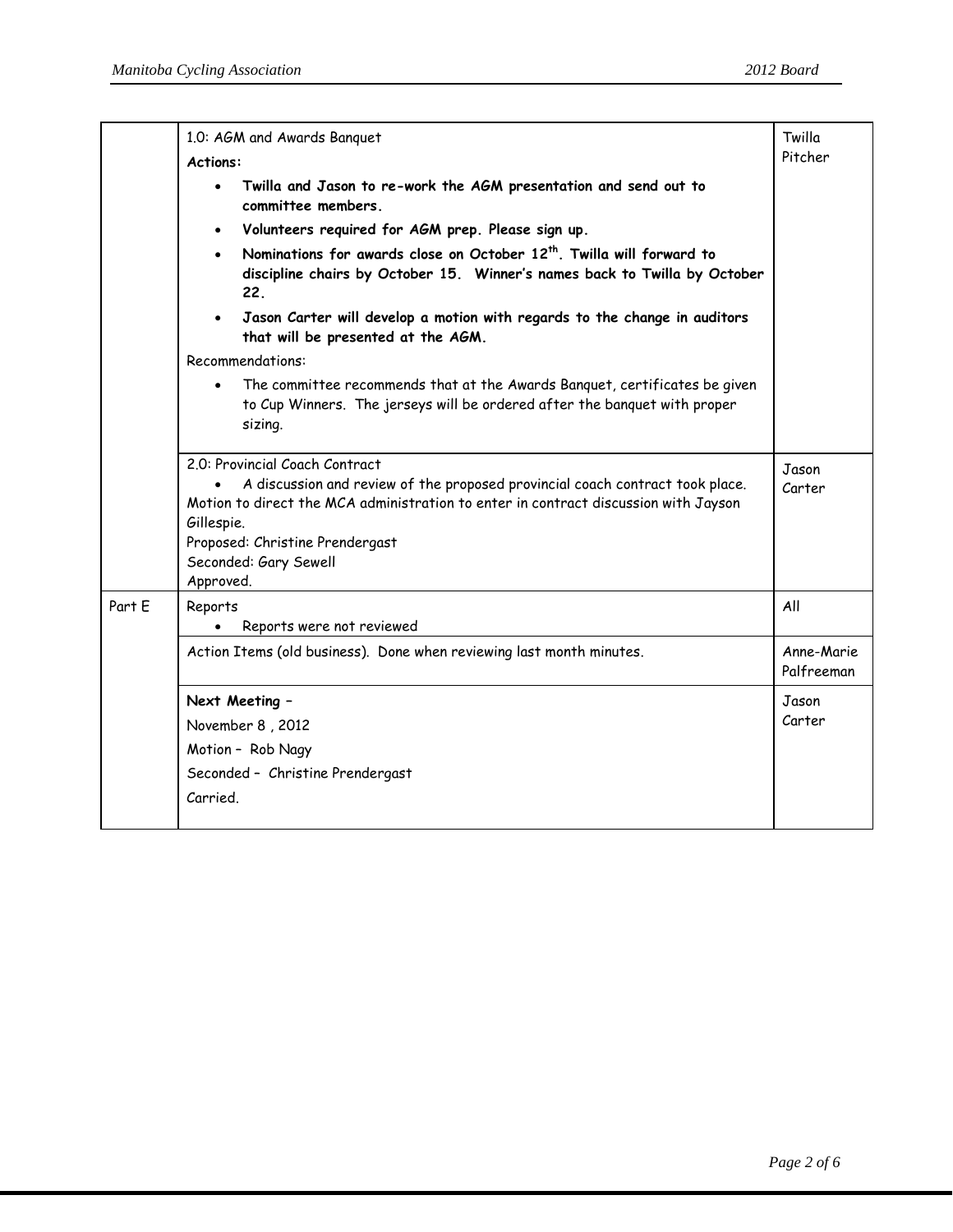## **Action Items**

| <b>Item</b><br>No. | Mtg<br>Date        | <b>Action Item</b>                                                                                                                                                                                                                                                                                                                                                                                                                                                                                                                                                                                                                                                                                                 | <b>Assigned To</b> | <b>Target Date</b> |
|--------------------|--------------------|--------------------------------------------------------------------------------------------------------------------------------------------------------------------------------------------------------------------------------------------------------------------------------------------------------------------------------------------------------------------------------------------------------------------------------------------------------------------------------------------------------------------------------------------------------------------------------------------------------------------------------------------------------------------------------------------------------------------|--------------------|--------------------|
| 1                  | May<br>16,<br>2011 | Club Incentives<br>Develop a more concrete plan to incentivize the Clubs to providing<br>races and officials to train<br>06.13 No further update<br>07.20 No further update<br>08.24 No further update<br>09.28 The development policy will cover up some. No other update.<br>Will draft something for next meeting.<br>10.19 Town Hall feedback should be incorporated into this.<br>Suggestion that the number of races one club can organize be<br>capped; clubs without an official provide an assistant to work with<br>the official. The strategy for discussion at the next board meeting<br>for endorsement and then distribution through the committees for<br>feedback<br>11.09 Defer to the new Board. | Gary Sewell        | June 13/11         |
|                    |                    | 12.05 Carry-over to next meeting<br>21.02.12 Carry-over to next meeting                                                                                                                                                                                                                                                                                                                                                                                                                                                                                                                                                                                                                                            |                    |                    |
|                    |                    | 20.03.12 Carry-over                                                                                                                                                                                                                                                                                                                                                                                                                                                                                                                                                                                                                                                                                                |                    |                    |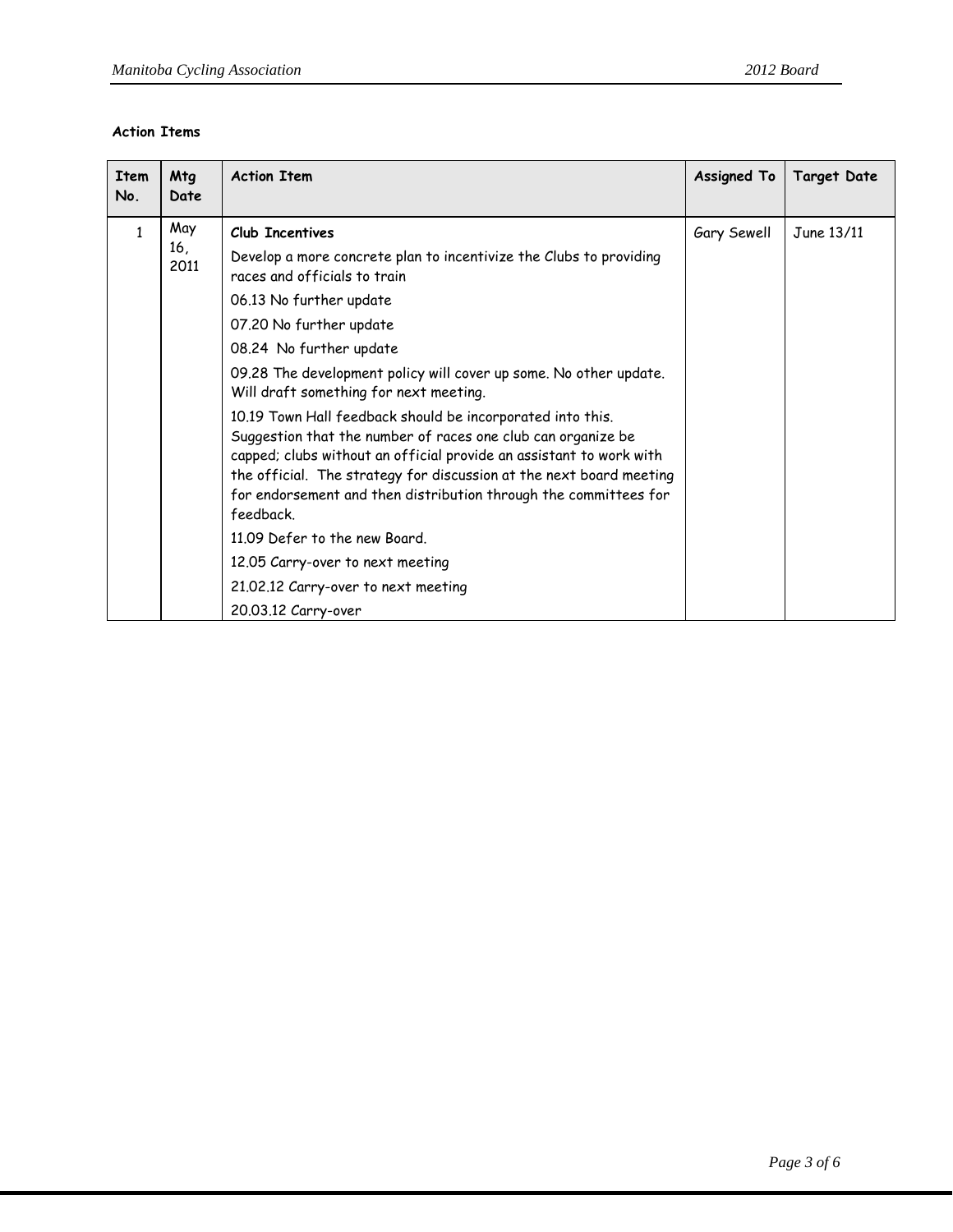| $\overline{c}$ | Aug.        | Replacement van                                                                                                                                                                                                                                                                          | <b>Bill Gendron</b> | Sept 28/11        |
|----------------|-------------|------------------------------------------------------------------------------------------------------------------------------------------------------------------------------------------------------------------------------------------------------------------------------------------|---------------------|-------------------|
|                | 24          | Terry will look into the replacement of the van with a seasonal lease                                                                                                                                                                                                                    |                     |                   |
|                | 2011        | quote                                                                                                                                                                                                                                                                                    |                     |                   |
|                |             | 09.28 - gone to a few dealerships and then went on the internet.                                                                                                                                                                                                                         |                     |                   |
|                |             | Both have a finance and lease option, doesn't seem to be much<br>difference in the prices.                                                                                                                                                                                               |                     |                   |
|                |             | GM                                                                                                                                                                                                                                                                                       |                     |                   |
|                |             | • Finances: 927 54mos; 1000 48 mos                                                                                                                                                                                                                                                       |                     |                   |
|                |             | •Lease: 968 36mos, 823 48 mos (20,000 per year) +30 more<br>per month                                                                                                                                                                                                                    |                     |                   |
|                |             | <b>FORD</b>                                                                                                                                                                                                                                                                              |                     |                   |
|                |             | .Did not talk about a leaver, not overly helpful                                                                                                                                                                                                                                         |                     |                   |
|                |             | •\$40-\$43 to purchase                                                                                                                                                                                                                                                                   |                     | Oct 19/11         |
|                |             | Moni will ask her contact to contact Terry                                                                                                                                                                                                                                               |                     |                   |
|                |             | Terry to find out about warranty                                                                                                                                                                                                                                                         |                     |                   |
|                |             |                                                                                                                                                                                                                                                                                          |                     |                   |
|                |             | 10.19 Terry has received the contact information from Moni and<br>will follow up. Renting a van for the season is not possible (no<br>Rental Company offers this) Report back next meeting.                                                                                              |                     |                   |
|                |             | 11.09 Recommend that the board look into the option of purchasing<br>a Used or New Vehicle to replace the existing van. Option<br>suggested that a lease be investigated at Murray Chevy Olds.<br>Terry will pass this information along to the new Provincial<br>Programme Co-ordinator |                     |                   |
|                |             | 12.05 On-going                                                                                                                                                                                                                                                                           |                     |                   |
|                |             | 21.02.12 Discussion with different dealers has taken place. Leasing                                                                                                                                                                                                                      |                     |                   |
|                |             | is being considered. A sponsorships letter is being developed. On-                                                                                                                                                                                                                       |                     |                   |
|                |             | going                                                                                                                                                                                                                                                                                    |                     |                   |
|                |             | 20.03.13 Sponsorship letter produced. Approached a dealership,<br>Declined. Will look for other funds. On-going                                                                                                                                                                          |                     |                   |
| 4              | Dec.        | Web site review:                                                                                                                                                                                                                                                                         | All                 | February 28,      |
|                | U5.<br>2011 | Each member is to review their section on the web site and                                                                                                                                                                                                                               |                     | 2012              |
|                |             | discuss improvements with their committee members.                                                                                                                                                                                                                                       |                     |                   |
|                |             | 21.02.12 Carry-over to next meeting.<br>20.03.12 Add review of old website too. Partial review done. On-                                                                                                                                                                                 |                     |                   |
|                |             | going                                                                                                                                                                                                                                                                                    |                     |                   |
| 5              | Feb         | <b>LTAD</b> meeting                                                                                                                                                                                                                                                                      | Jason               |                   |
|                | 21,<br>2012 | Jason C, Karin, Jayson G, Twilla, Dave Dorning will get together to<br>have an initial meeting and draw up a draft diagram that will place<br>what we are presently doing in the LTAD model. The meeting will be<br>held before the next board meeting.                                  | Carter              | March 20,<br>2012 |
|                |             |                                                                                                                                                                                                                                                                                          |                     |                   |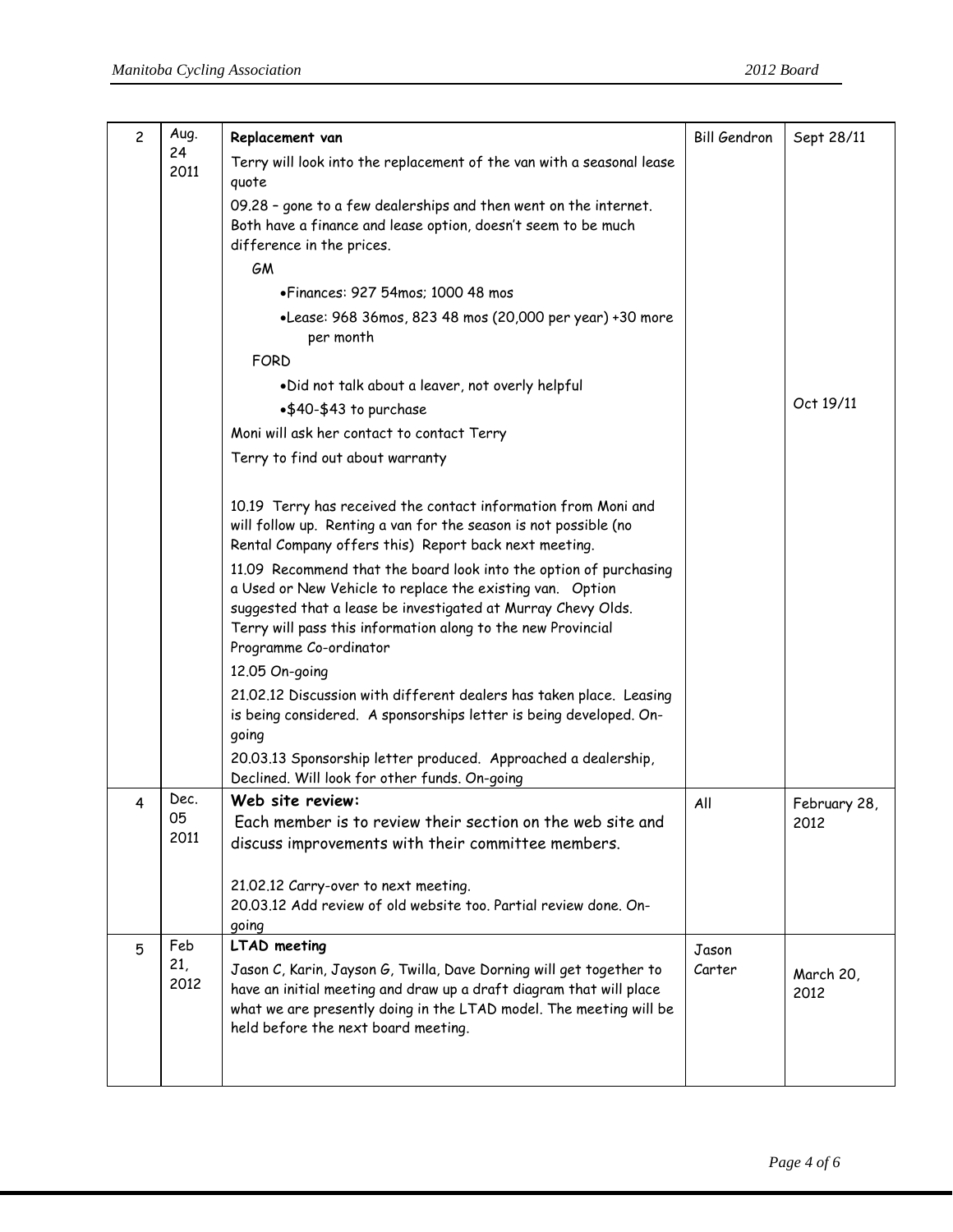| 10            | April<br>23,<br>2012 | Commissaire development:<br>Karin will pass draft of v.1 Commissaire Development policy to all<br>other commissaires for comments. She will discuss the matter<br>further with Jason Carter and they will bring the matter back to<br>board for further discussion at the next Board meeting. | Karin<br>McSherry                          | May 24, 2012                    |
|---------------|----------------------|-----------------------------------------------------------------------------------------------------------------------------------------------------------------------------------------------------------------------------------------------------------------------------------------------|--------------------------------------------|---------------------------------|
| 13            | May<br>24,<br>2012   | Change in Auditor:<br>Consider a change of Auditor for discussion at the next AGM.<br>Closed                                                                                                                                                                                                  | Twilla<br>Pitcher                          | October AGM                     |
| 14            | June<br>25,<br>2012  | <b>Finances:</b><br>At August meeting we should discuss in/out fee structure and other<br>financial ideas. May want invite CCN people to the meeting?                                                                                                                                         | All                                        | August MCA<br>meeting           |
| 15            | June<br>25,<br>2012  | Bike to work Day:<br>Revisit promo gear idea in September.                                                                                                                                                                                                                                    | All                                        | September<br>MCA meeting        |
| 16            | June<br>25,<br>2012  | Bike to work day<br>Bring forward in February discussion for new ideas                                                                                                                                                                                                                        | Currie<br>Gillespie                        | February<br><b>MCA Meeting</b>  |
| 17<br>å<br>22 | June<br>25,<br>2012  | Discipline policy:<br>1) Need to have a look at the discipline policy from BC. Jason will<br>send to Kim, Garry, Dave, Bill and AMP. For review and edit with the<br>plan to come up with a policy for MCA.<br>2) Karin will draft up a Race Jury document.                                   | Jason C.<br>Kim, Garry,<br>Dave and<br>AMP | <b>ASAP</b>                     |
| 18            | June<br>25,<br>2012  | AGM Banquet: Twilla will source out volunteers for social or<br>banquet committee.<br>Closed                                                                                                                                                                                                  | Twilla<br>Pitcher                          | July MCA<br>meeting.            |
| 19            | July<br>23           | End of year meetings:<br>By September 1st all discipline committees will need to decide on<br>the date of their end of year meetings. They will need to post a<br>notice on the MCA Website and Facebook.<br>Closed                                                                           | Discipline<br><b>Directors</b>             | September<br>01, 2012           |
| 23            | Aug<br>29            | 2013 Race supplies:<br>At December meeting provide an estimate cost of numbers and<br>plates for each race discipline.                                                                                                                                                                        | Race<br>Discipline<br>directors            | December<br>2012 MCA<br>meeting |
| 24            | Aug<br>29            | Finding funds to make up shortfall:<br>Gary Sewell will lead the development of a formula to make up<br>\$1500 for the cross numbers and the \$700 for jerseys by March<br>2013.                                                                                                              | Gary Sewell                                | <b>March 2013</b>               |
| 25            | Aug<br>29            | Test Race radios:<br>Seema and Andy have volunteered to check the radios.                                                                                                                                                                                                                     | Seema and<br>Andy                          |                                 |